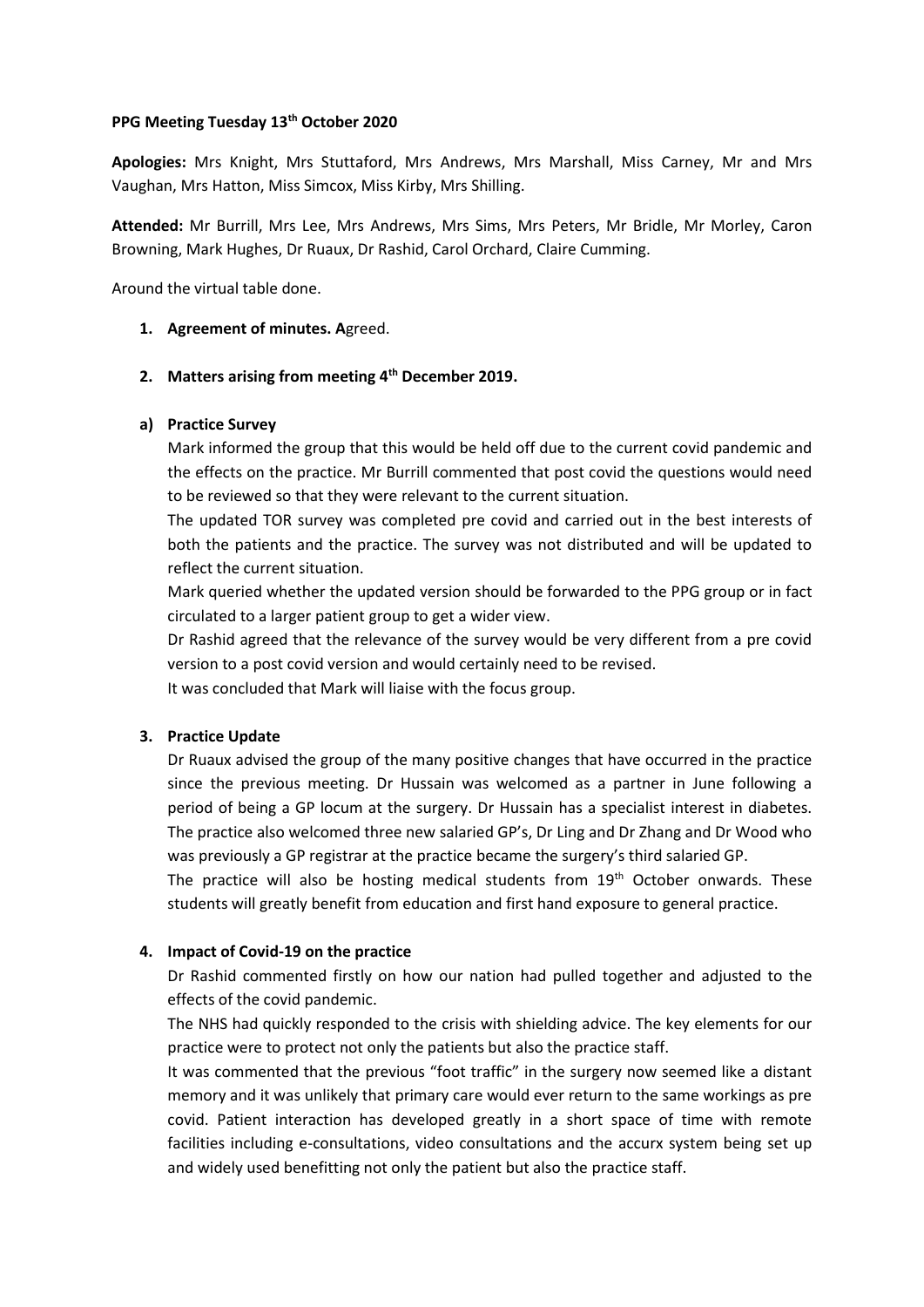Once triaged remotely by a clinician the practice has continued to see patients face to face when indicated using the recommended PPE. Dr Rashid commented that East Kent widely had adapted very quickly to remote working.

Dr Rashid did highlight that as a practice we have continued to enable patient contact (in East Kent 2/3 of surgeries had not had a single face to face appointment since March). New Hayesbank innovated very quickly to implement changes with the patients best interests at the forefront of this. Caron reiterated that as an employer it was their duty to keep the practice staff safe.

Remote working unfortunately does have negatives in that this way of working can exclude the more vulnerable of groups for example learning disability patients, blind and deaf patients and patients who are unable or didn't wish to access digital forms of contact. The practice continues to implement strategies to ensure that these groups can continue to assess health care.

Mr Burrill wished to applaud the surgery for the speed and innovation in implementing changes to the way of working and facing the difficulties that had arisen due to the covid pandemic.

He felt that the implementing of digital and remote interaction with patients should be embraced into the updated survey. He felt that a segment of patients would be unaware of the different forms of interaction now accessible ie video consultations. With this highlighted Dr Rashid asked Caron if the PCN (primary care network) survey had been shared with the PPG as this outlined the various modalities available to patients. Caron confirmed this would be distributed to the PPG members.

Dr Ruaux told the group that all clinicians were aware of the facility of video consultations and that it was already being used frequently for consultations with elderly and palliative patients but that as a practice we could certainly promote this more widely to certain patient groups.

Mark confirmed that the practice's new website would show this information. Mark also commented that a discussion had already taken place with regard to the practice telephone system accurately reflecting the options available for patients.

Mr Burrill felt it important that the group reflected on the pros and cons of the way the practice and the clinicians worked and continue to work in light of the pandemic. Dr Rashid agreed this was an important point and as a practice we would re-group to determine what changes we continue to build-on moving forward and what do we cull.

Dr Rashid discussed the role of the PCN (primary care network). The PCN is a national scheme that geographically aligns practices. Within our PCN are New Hayesbank Surgery, Kingsnorth Medical Practice, Sydenham House Surgery, Hollington Place, Wye Surgery and Sellindge Surgery totalling approximately 68,000 patients. When the covid pandemic peaked the PCN had already established a "red" practice within the PCN to host the covid patients. This ensured that all practices within our PCN were able to continue to look after both patients and staff in a safe manner. The PCN board members continue to have weekly consultations to enable shared learning across the sites.

Mr Morley raised the subject as to whether the patient voice articulates in the current circumstances but to ensure that the patient voice is heard Dr Rashid felt this was a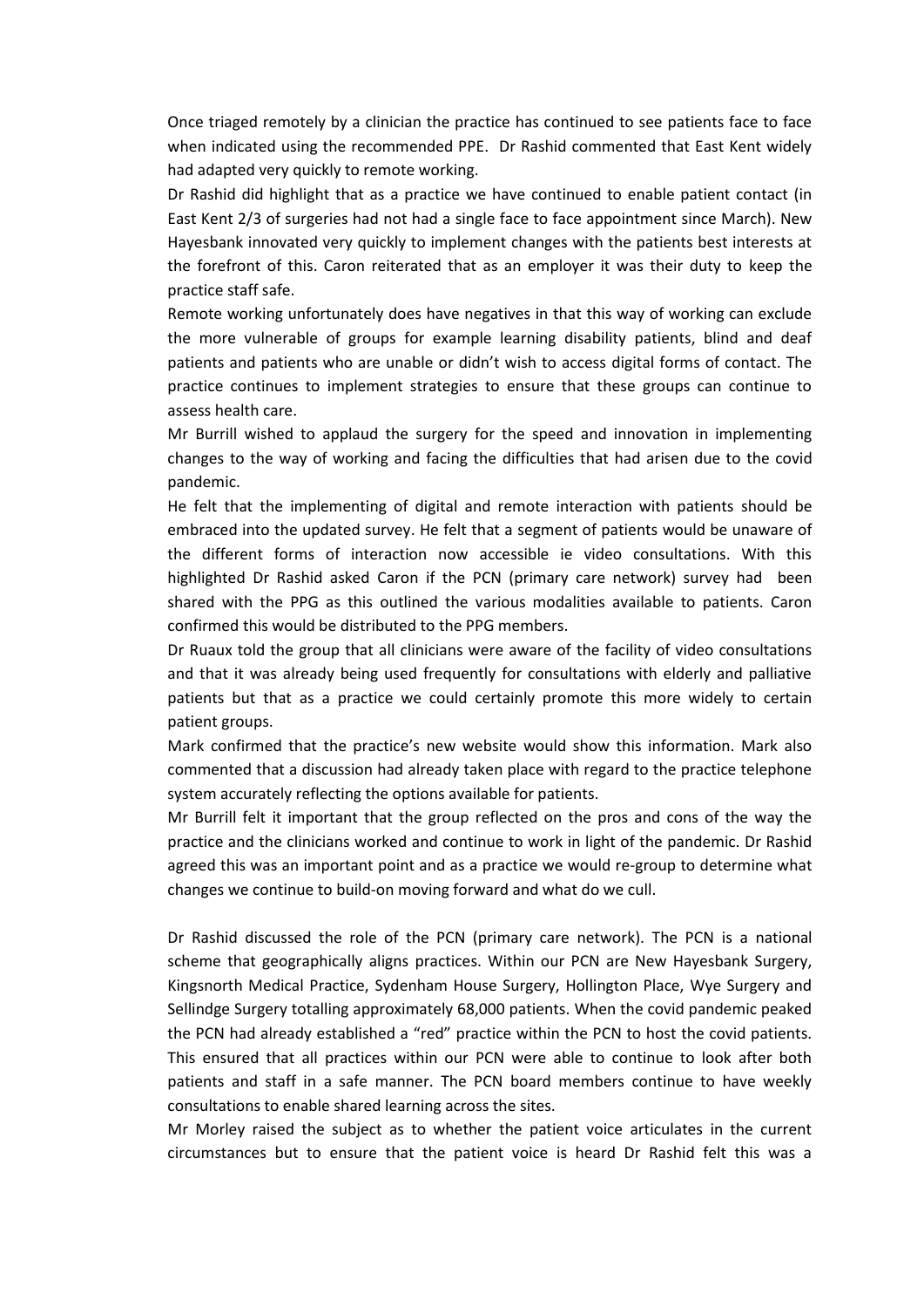discussion to be taken to the ICP (integrated care partnership). The minutes of this could then be forwarded.

### **5. Current access to NHS services**

Caron highlighted that there were two separate elements to this 1. New Hayesbank access and 2. Services not provided by New Hayesbank (community and secondary services). It was stressed by Caron and the GP's that primary care are very much the "gatekeepers" of the NHS and that due to the tight restrictions and strict guidance that secondary care has found itself under due to the covid pandemic primary care services are constantly having to update their way of working and what they can refer patients into secondary care for. It was recognised that patients have and will continue to have a delay in some services available to them in secondary care. Caron advised that new information about services and the way primary care operated was changing daily but the practice continues to implement these changes and update and pass these changes on.

### **6. Future PPG meetings – virtual**

Caron confirmed that for the foreseeable future the PPG meetings would continue to be held virtually due to the covid restrictions. This was given a thumbs up by all attendees. Mark told the group that he had received feedback from some of the PPG participants that they were unable to access the virtual meetings, alternatives could be telephone participation. Dr Rashid highlighted how useful virtual meetings were in that they encourage more frequent meetings. It was agreed that a positive would be if the practice could encourage a wider cohort of patients to include younger families, patients with disabilities and ethnic groups. Caron confirmed that the practice could advertise the PPG on the both the practice website and the surgery facebook page to try and encourage more members. Mr Burrill agreed that this was would be good way of promoting the PPG.

### **7. PPG role in Covid and the future**

Mark felt this was a point for further discussion in the future – how should the practice utilise the group going forward?

#### **8. Any other business**

It was discussed that the UTC (urgent treatment centres) were making good progress, within our locality Musgrove medical centre is our community site and the William Harvey our acute site. From a patients point of view it was a better service to navigate. From the  $1<sup>st</sup>$ October the new 111 service went live. It was felt this service would give a more consistent and better service.

Mr Bridle thanked Caron and Mark for setting up the meeting with all participants agreeing that it was very worthwhile.

Mr Burrill felt that if the practice was looking to increase access to the PPG then it would be extremely helpful for all members of the group to have a list of the abbreviations that are often discussed in the group eg PCN, UTC etc – Caron agreed this would be valuable and would action this request.